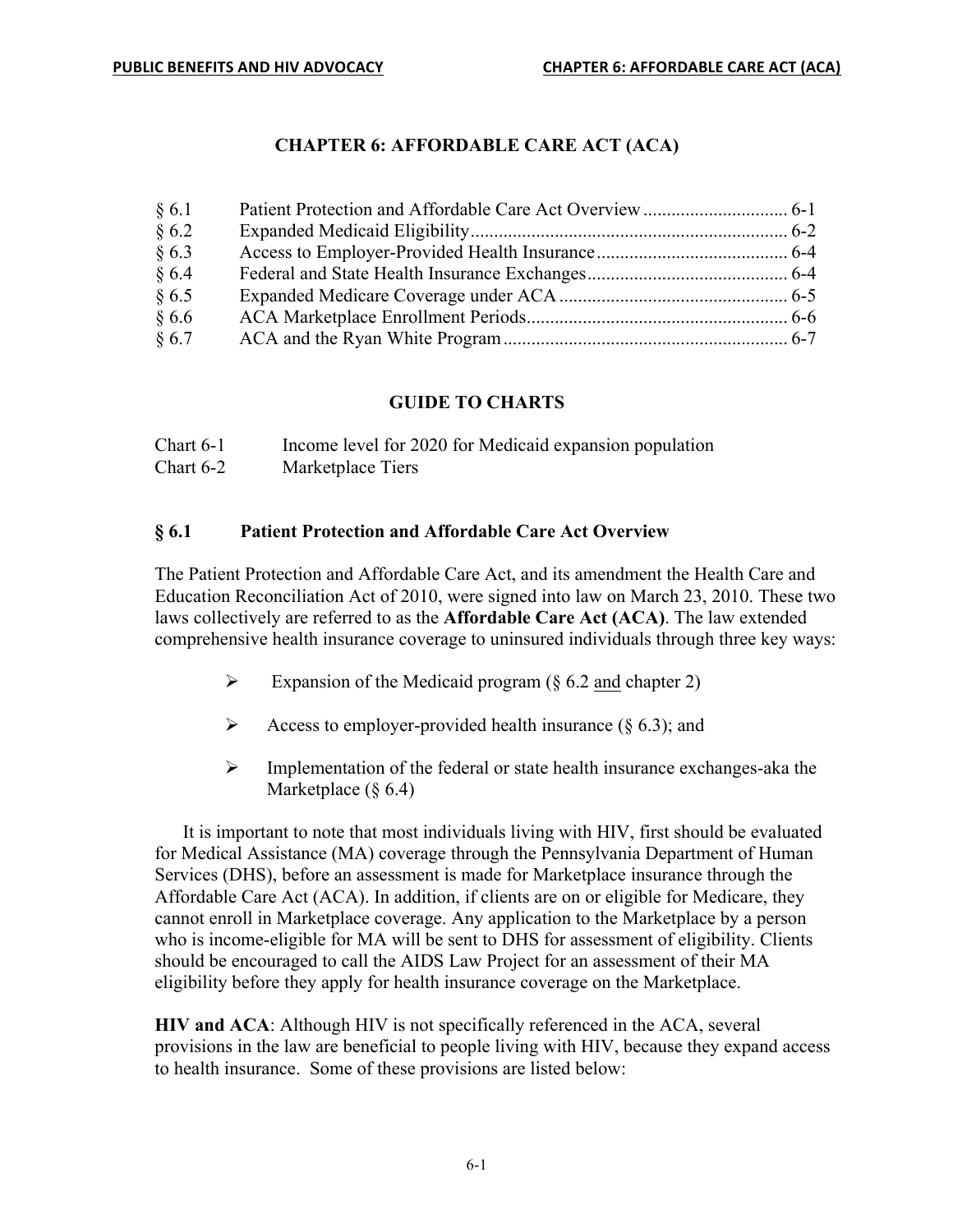- $\triangleright$  Removes preexisting conditions for children and adults
- Ø Removes *lifetime* dollar amount limit of most covered services
- Ø Removes the *annual* dollar amount limit for most covered services in all job-related and individual health insurance plans
- $\triangleright$  Expands Medicare services and other private health insurance by implementing a free yearly wellness visit with preventive services. These services include tobacco use cessation counseling, screenings for cancer, diabetes, and other chronic diseases.
- $\triangleright$  Closes the coverage gap (known as the "donut hole") for Medicare beneficiaries who need prescription drugs. Beginning this year (2020), Medicare beneficiaries will only pay 25% of their medication cost. (see Chapter 4 – Medicare for more information)
- Ø Permits young adults to stay on their parents' employment-related insurance until age 26.
- $\triangleright$  Develops the medical home health care model.

#### **§ 6.2 Expanded Medicaid Eligibility**

The ACA significantly expands Medicaid eligibility to **individuals under 65, who are not eligible for Medicare, and who do not meet the Medicaid income threshold and categorical requirements** (see below for more information). A state's participation in the expanded Medicaid program is optional. Fortunately, Pennsylvania chose the option to expand Medicaid. The expansion mostly benefits low-income adults who are: age 19-64 and without dependents; children; pregnant; and parents/caregivers.

Prior to the ACA, Medicaid applicants, in addition to being low-income and meeting a resource test, also had to fit within a certain eligibility category such as elderly, disabled, children or pregnant women, etc. However, under the ACA Medicaid expansion, eligibility is based on income alone, without either a resource test or categorical requirement. This means that clients do not need to certify that they are disabled. Therefore, Medicaid expansion can be life-saving for low-income people with HIV who are NOT disabled but need access to healthcare to stay healthy. Medicaid expansion also benefits people who are found to be disabled and awarded SSD but are over the traditional Medicaid limit of 100% of the federal poverty income guideline and who must wait two years after being awarded SSD for Medicare coverage to begin.

**Income Limits for Medicaid Expansion:** Income eligibility for Medicaid expansion is calculated according to the *Modified Adjusted Gross Income* (MAGI) rules. MAGI is a combination of all earned and unearned income. There are some exceptions so, that in specific circumstances, not all income is counted. MAGI income counting is different from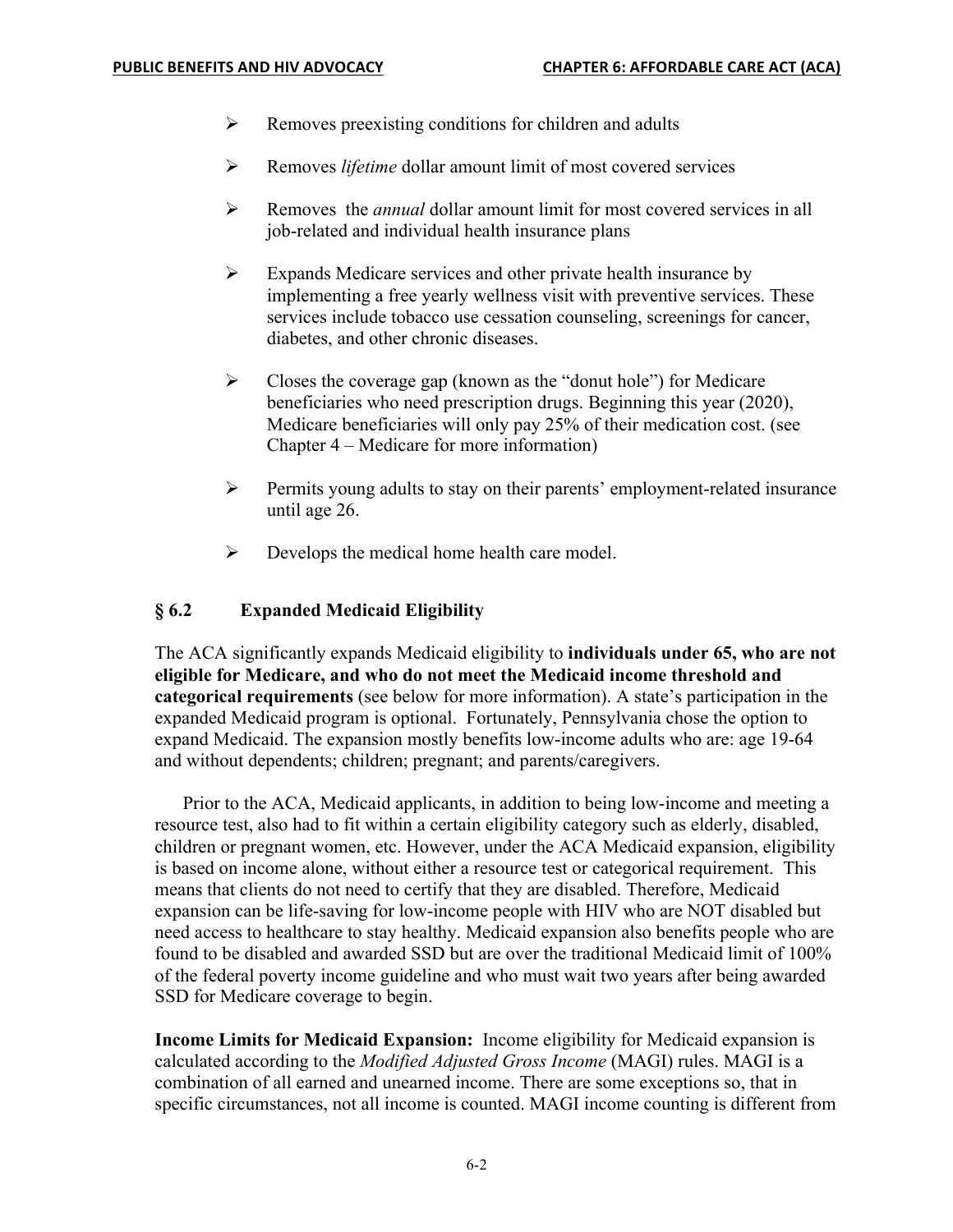the SSI income counting method that is used for disability-related Medical Assistance programs (e.g., MAWD, Healthy Horizons).

Individuals with income up to 133% of the FPIG calculated under the MAGI are eligible for Medicaid under ACA. In 2020, this amount is \$16,971 (annually) for an individual, \$22,929 for a couple, and \$34,846 for a family of four. Income will be calculated by giving a 5% deduction from the applicant's gross income. Therefore, applicants may have income up to 138% FPIG and be eligible for Medicaid under the ACA.

#### **NOTE:**

For additional information on MAGI income counting methodology see Chapter 5.

| <b>Chart 6-1: Income level for 2020 for Medicaid expansion</b><br>population |                          |                          |  |  |  |
|------------------------------------------------------------------------------|--------------------------|--------------------------|--|--|--|
| Number of<br>household<br>members                                            | 133% of FPIG<br>(annual) | 138% of FPIG<br>(annual) |  |  |  |
|                                                                              | \$16,971                 | \$17,609                 |  |  |  |
| $\overline{2}$                                                               | \$22,929                 | \$23,791                 |  |  |  |
| 3                                                                            | \$28,888                 | \$29,974                 |  |  |  |
| 4                                                                            | \$34,846                 | \$36,156                 |  |  |  |
| 5                                                                            | \$40,804                 | \$42,338                 |  |  |  |
| 6                                                                            | \$46,763                 | \$48,521                 |  |  |  |
| 7                                                                            | \$52,721                 | \$54,703                 |  |  |  |
| 8                                                                            | \$58,680                 | \$60,886                 |  |  |  |

**Resources** are not considered for Medicaid expansion eligibility. Although COMPASS and some paper applications still request information about resources, no applicant, who otherwise qualifies, should be denied MA for failing to provide resource information. Evidence of resources is still needed to qualify for a "traditional" category of MA such as MAWD and Healthy Horizons.

**Medicaid benefit packages**: Pennsylvania Medicaid has one adult benefit package for beneficiaries of either traditional Medicaid or Medicaid expansion. Every adult enrolled in Medicaid, whether under traditional Medicaid eligibility or Medicaid expansion will receive the benefits package included here:

http://services.dpw.state.pa.us/oimpolicymanuals/ma/health\_care\_benefit\_packages.pdf

Medicaid applicants may apply online on COMPASS or complete Form PA-600 and submit to their local county assistance office. (see Chapter 2 for more information on how to apply for Medicaid).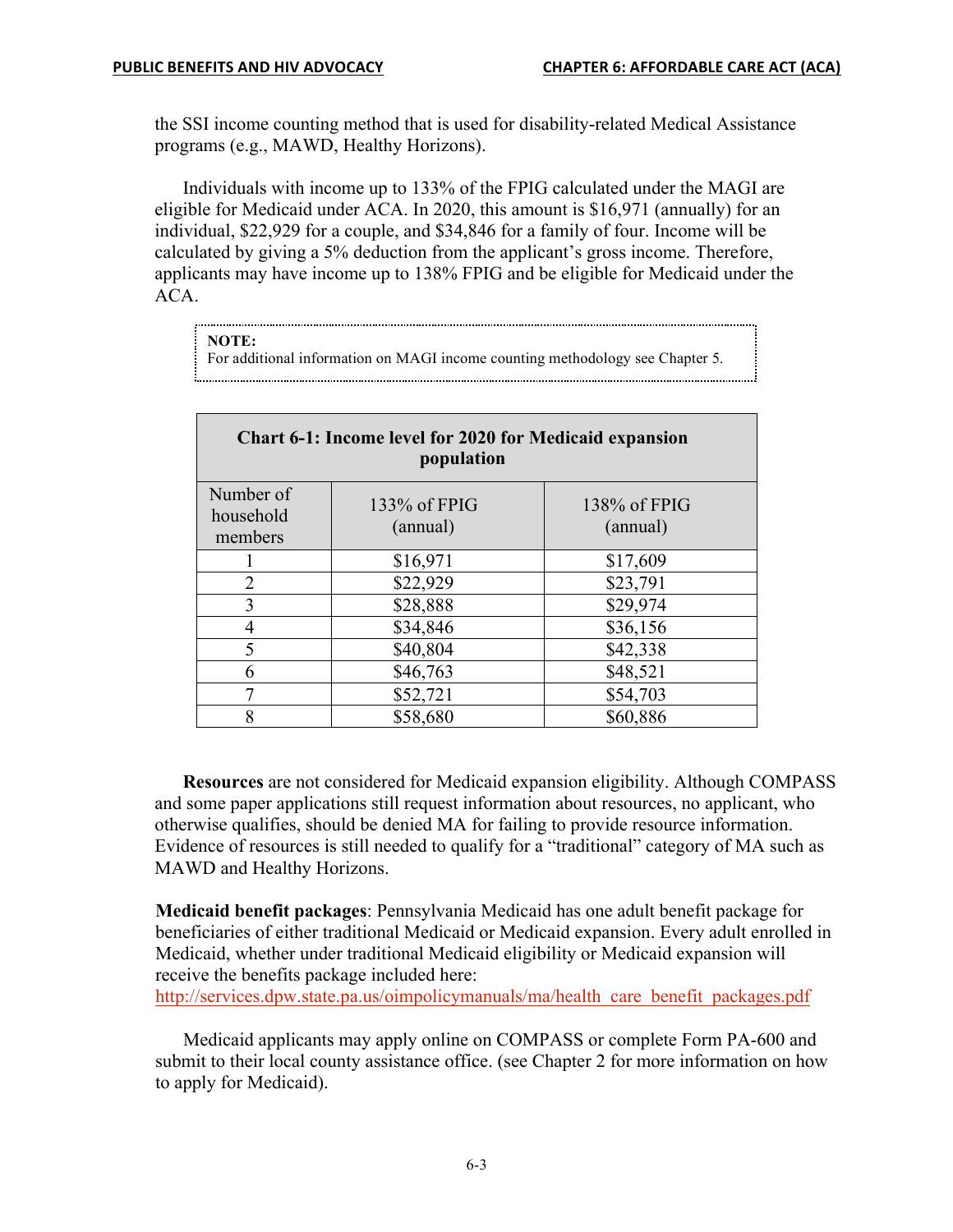#### **§ 6.3 Access to Employer-Provided Health Insurance**

Under the ACA, individuals with employer-provided health insurance may continue with that insurance coverage or they may purchase a plan on the Marketplace. However, employees should exercise caution in declining their employer's insurance and be aware of the following pitfalls in doing so: (1) The employer–provided insurance usually has a better package and more affordable premiums; (2) The employee will not be eligible to enroll in the employer-provided plan until the next year's open enrollment period; and (3) The employee will not qualify for a tax credit.

Employees who lose health insurance coverage because they have lost their job, will have the choice to either purchase COBRA coverage, purchase health insurance on the Marketplace (**see § 6.4**) or, if eligible, apply for Medicaid **(§ 6.2**).

**Coverage for Adult Children Ages 18-26:** The ACA also expands health insurance coverage by requiring employers to provide continuing insurance for employees' adult children, until they reach age 26, unless the child is eligible for insurance through their employment.

## **§ 6.4 The Health Insurance Marketplace**

The Health Insurance Marketplace is a resource where individuals can compare health insurance plans for coverage and affordability, and also enroll in a plan. The Marketplace is available online at Healthcare.gov.

Pennsylvania has trained "exchange assisters" who are registered with the Pennsylvania Insurance Department who can help clients navigate the Marketplace application process. Assisters are not allowed to charge fees for providing Marketplace help.

**Essential Benefits Package**: All plans offered on the Marketplace must meet the Essential Benefits Package standard. This includes:

- $\triangleright$  Ambulatory patient services (outpatient care you get without being admitted to a hospital)
- $\triangleright$  Emergency services
- $\triangleright$  Hospitalization
- $\triangleright$  Pregnancy, maternity and newborn care (both before and after birth)
- $\triangleright$  Mental health and substance use disorder services, including behavioral health treatment (this includes counseling and psychotherapy)
- $\triangleright$  Prescription drugs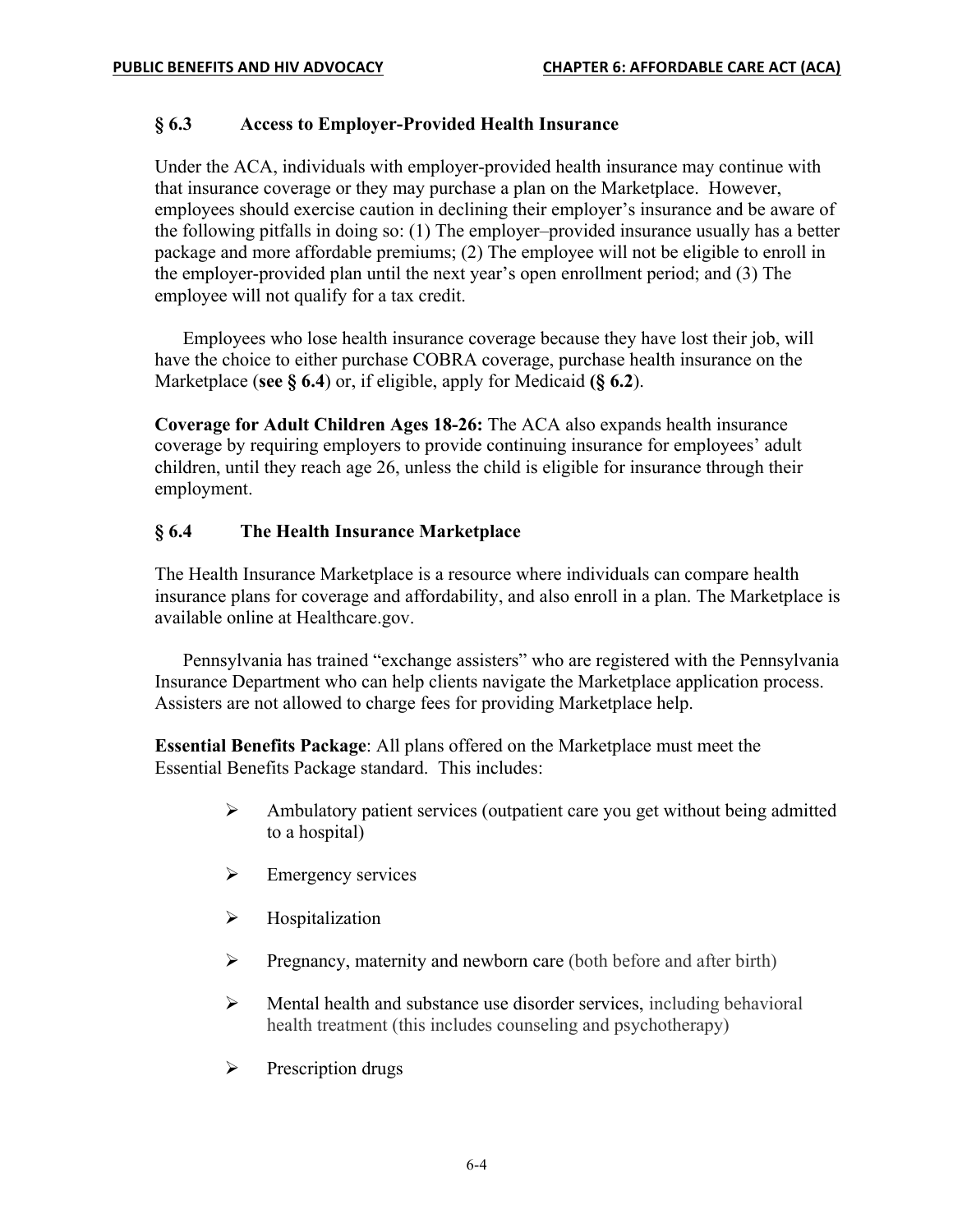- $\triangleright$  Rehabilitative and habilitative services and devices (services and devices to help people with injuries, disabilities, or chronic conditions gain or recover mental and physical skills)
- $\blacktriangleright$  Laboratory services
- $\triangleright$  Preventative and wellness services and chronic disease management
- $\triangleright$  Pediatric services, including oral and vision care (Note: adult dental and vision coverage aren't essential health benefits)

Plans also must include birth control and breastfeeding coverage. The essential benefits standard is the minimum coverage requirement. Plans can choose to provide more coverage, including dental and vision benefits.

**Marketplace Tiers**: Insurers on the Marketplace sell their plans in a tiered system. Plan coverage is categorized into 4 tiers that reflect how the consumer and the plan will split the costs of healthcare services, as follows:

| <b>Chart 6-2: Marketplace Tiers</b> |           |               |  |  |  |
|-------------------------------------|-----------|---------------|--|--|--|
| Category                            | Plan pays | Consumer pays |  |  |  |
| Platinum                            | 90%       | 10%           |  |  |  |
| Gold                                | 80%       | 20%           |  |  |  |
| Silver                              | 70%       | 30%           |  |  |  |
| <b>Bronze</b>                       | 60%       | 10%           |  |  |  |

Applicants enrolling in a Bronze or Silver plan will pay less in monthly premiums, but more in deductibles, copays, and coinsurances. Applicants enrolling in a Gold or Platinum plan will pay more in monthly premiums, but less in deductibles, copays and coinsurances.

Additional information on how costs are split can be found here: https://www.healthcare.gov/choose-a-plan/plans-categories/.

**Marketplace costs and help paying for them**: Low to moderate-income individuals and families can receive some help to pay for Marketplace plan coverage. Applicants with income between 100% - 400% of the FPIGS are eligible to receive subsidies, differing in amounts, based on their income.

There are two (2) types of subsidies available to Marketplace enrollees. The first subsidy is the **premium tax credit**, which reduces an eligible enrollee's monthly health insurance premium. The second subsidy is the **cost-sharing subsidy**, which reduces an eligible enrollee's out-of-pocket costs for actual healthcare services received.

#### **§ 6.5 Expanded Medicare Coverage under ACA**

The ACA expands Medicare coverage in several ways, including (i) eliminating costsharing for preventive services, (ii) adding annual wellness visits and personalized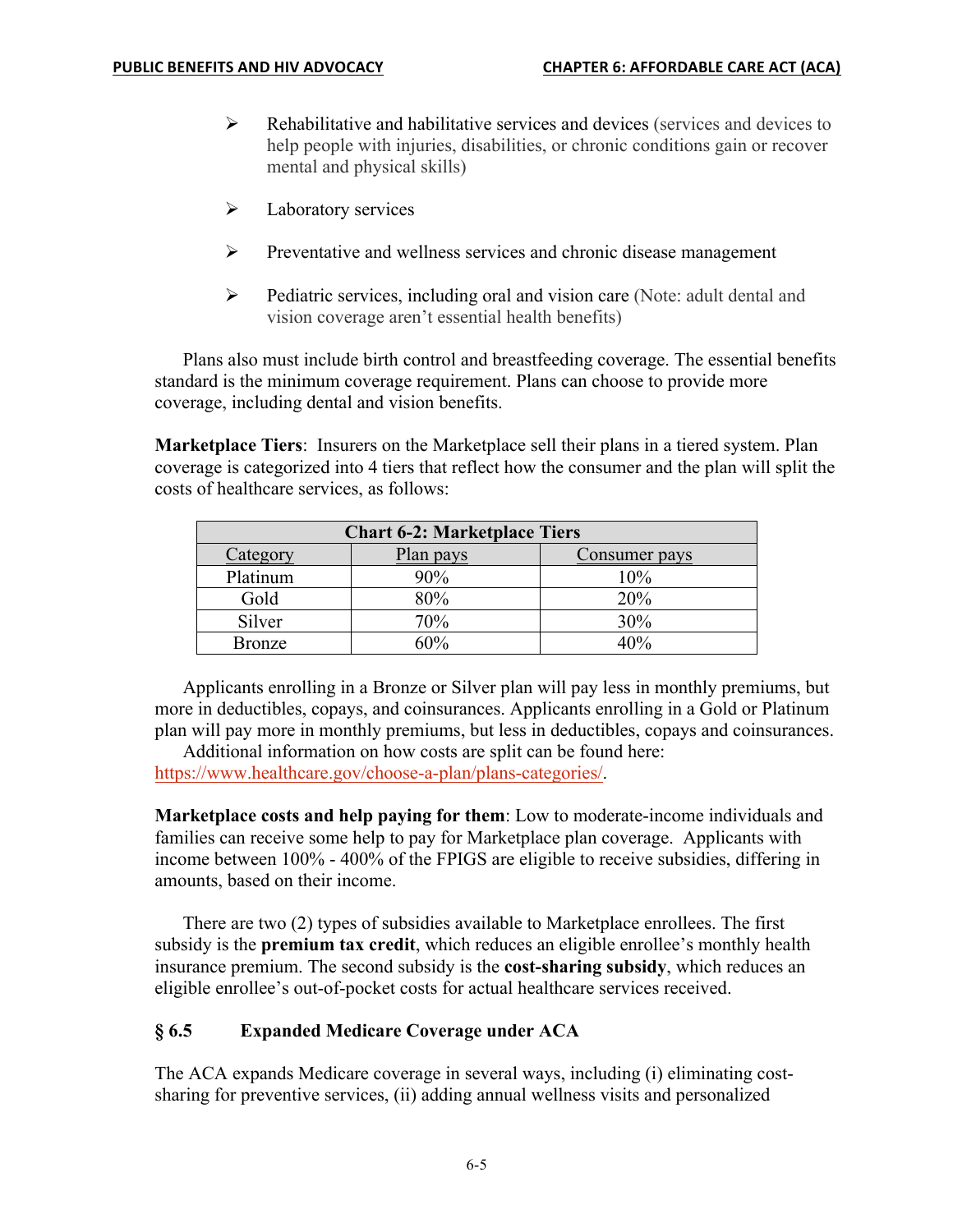prevention plan services, (iii) limiting cost-sharing in Medicare Advantage plans, and (iv) ending the Part D coverage gap. Listed below are some ACA provisions that improve Medicare coverage:

- $\triangleright$  Eliminates cost-sharing for most preventative services, including:
	- o Diabetes screening
	- o Cholesterol and cardiovascular screenings
	- o HIV screening for those who either request it or are at risk
	- o Vaccinations for pneumonia and Hepatitis B
	- o Annual flu shots
	- o Annual mammograms for those aged 40 and older
	- o Cervical cancer screenings, including a pap test and pelvic exam
	- o Prostate and colorectal cancer screenings
	- o Medical nutrition therapy to help manage diabetes or kidney disease
	- o Bone mass measurement
	- o Abdominal aortic aneurysm screening to check for bulging blood vessels
	- o Adds annual free wellness visits and personalized prevention plan services for beneficiaries, who have had Medicare coverage for at least one year.
- $\triangleright$  Adds free smoking cessation counseling services through either inpatient or outpatient services.
- $\triangleright$  Improves the Medicare prescription drug program by:
	- o Eliminating the Medicare Part D coverage gap-aka "donut hole"
	- o Increasing the number of drugs covered in the Medicare drug formulary
	- o Eliminating drug co-payments for Medicaid funded Home and Community-Based Services (Waiver services) enrollees. Prior to ACA only "**Dual Eligibles**" who were living in an institution – such as nursing home – did not owe copayments for drugs, but those receiving Waiver services at home did have to pay the drug co-pays. ACA eliminated this imbalance.
	- o Eliminating prescription drug copayments for Medicare beneficiaries who are also enrolled in the Waiver program and receiving services at home.

## **§ 6.6 ACA Marketplace Enrollment Periods**

Open enrollment is the yearly period when people may apply and enroll in health insurance. The *annual Open Enrollment Period* (OEP) for Marketplace plans runs from **November 1st through December 15th for coverage beginning on January 1st of the following year**. People who miss the OEP will have to wait for the next OEP to enroll for the following year.

However, some people will be eligible for a *Special Enrollment Period* (SEP*)*. The SEP is a time outside the OEP when people can sign up for health insurance, because they have experienced certain life events, including marriage, divorce, having a baby, adopting a